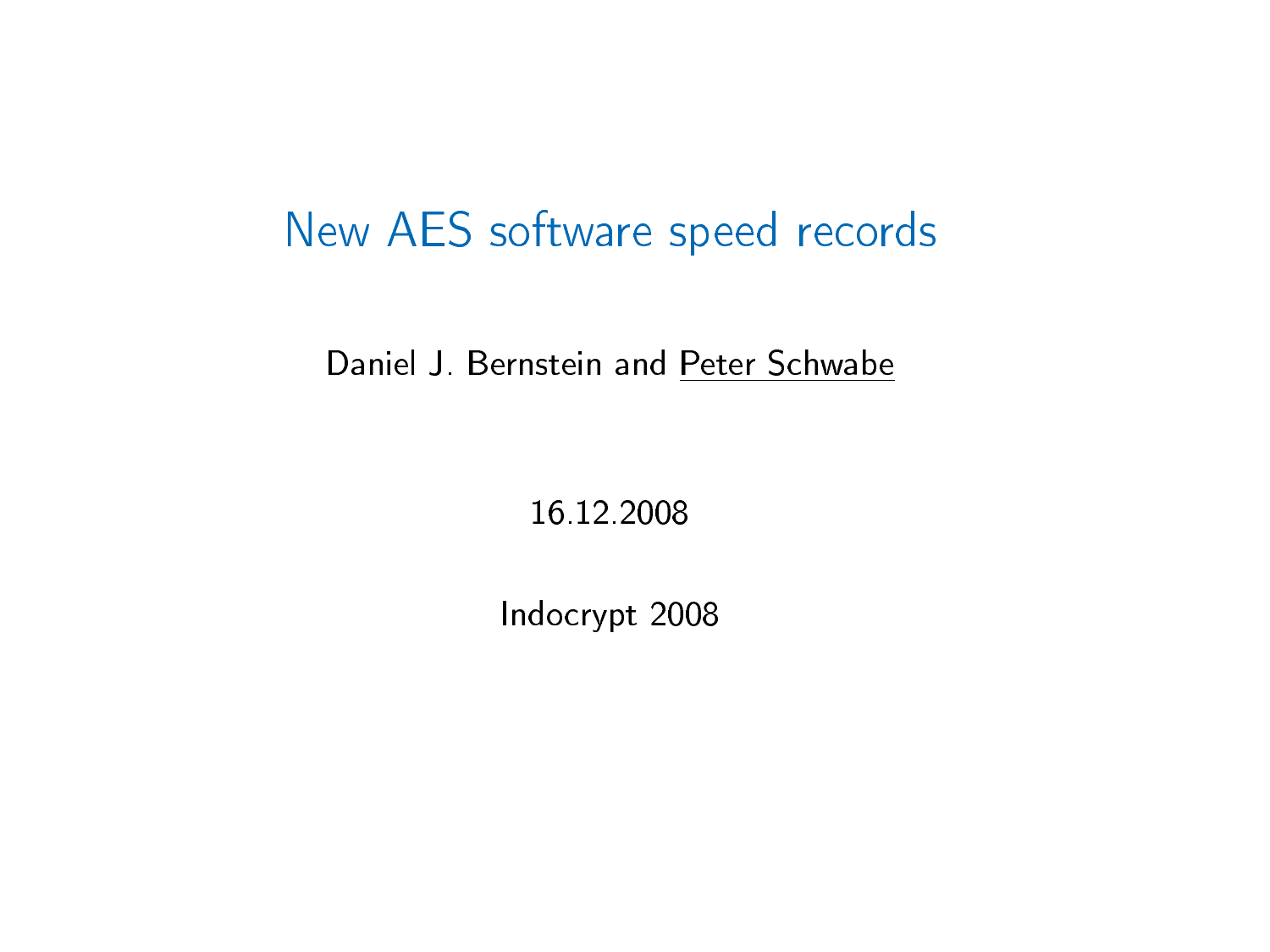# The eSTREAM project

- ► ECRYPT Stream Cipher Project
- E Running from 2004 to 2008 to identify promising new stream ciphers
- $\blacktriangleright$  Established an open benchmarking suite for stream ciphers
- $\blacktriangleright$  For comparison contains 128-bit AES in counter mode
- $\blacktriangleright$  Reference implementation by Gladman
- $\triangleright$  Other authors added faster implementations
- $\blacktriangleright$  This talk describes our new implementation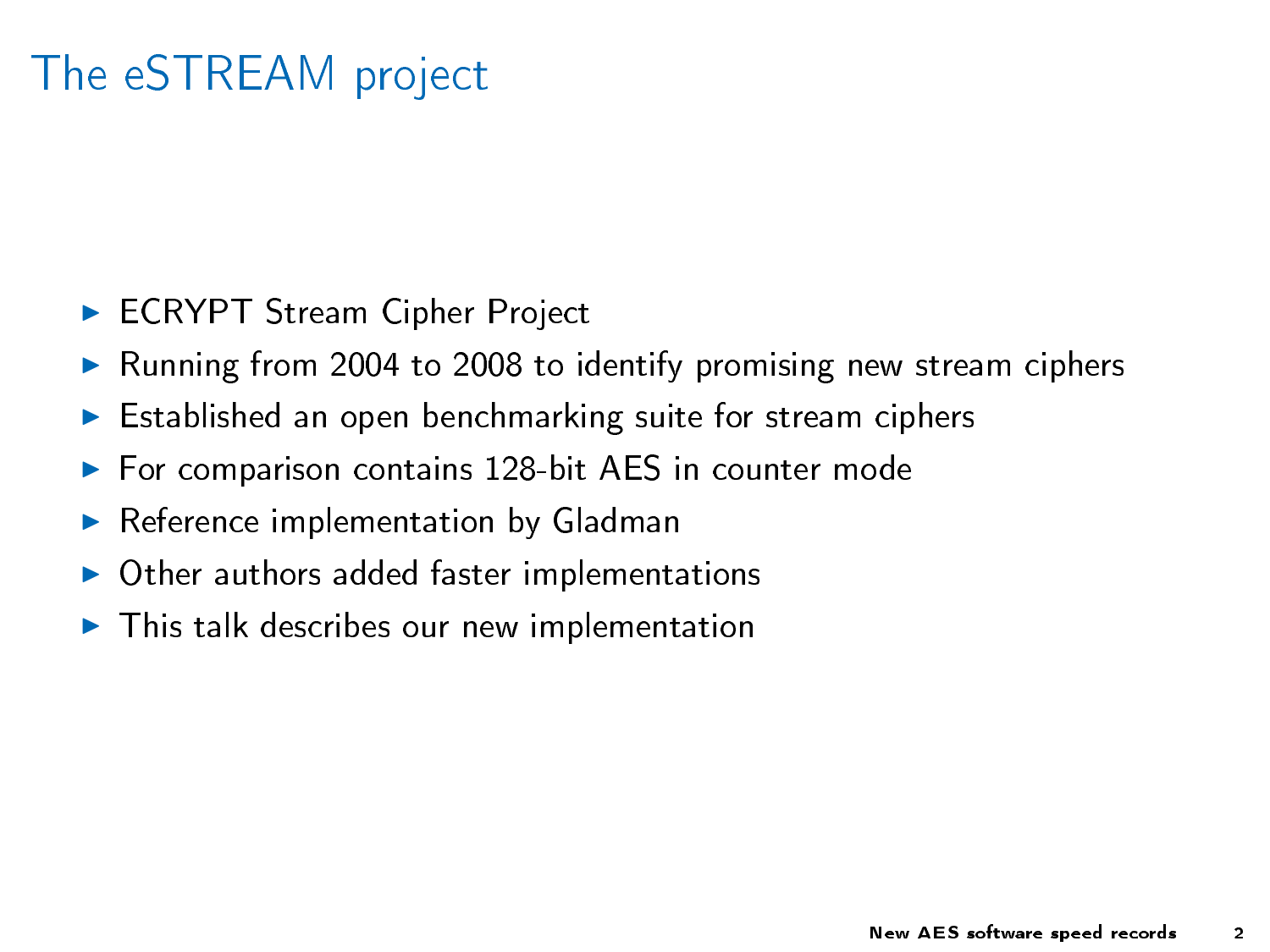One round of AES in C

Input and Output Input: 16-byte state given in 4 32-bit integers y0, y1, y2, y3 Output: 16-byte state given in 4 32-bit integers z0, z1, z2, z3

Tables and keys

uint32 rk[44], T0[256], T1[256], T2[256], T3[256];

### The first round of AES

 $z0 = T0$ [ y0 >> 24 ] ^ T1[(y1 >> 16) & 0xff] \  $\hat{ }$  T2[(y2 >> 8) & 0xff]  $\hat{ }$  T3[ y3 & 0xff]  $\hat{ }$  rk[4];  $z1 = T0$ [ y1 >> 24 ] ^ T1[(y2 >> 16) & 0xff] \  $\hat{z}$  T2[(y3 >> 8) & 0xff]  $\hat{z}$  T3[ y0 & 0xff]  $\hat{z}$  rk[5];  $z2 = T0$ [ y2 >> 24 ] ^ T1[(y3 >> 16) & 0xff] \  $\hat{z}$  T2[(y0 >> 8) & 0xff]  $\hat{z}$  T3[ y1 & 0xff]  $\hat{z}$  rk[6];  $z3 = T0$ [ y3 >> 24 ] ^ T1[(y0 >> 16) & 0xff] \  $\hat{ }$  T2[(y1 >> 8) & 0xff]  $\hat{ }$  T3[ y2 & 0xff]  $\hat{ }$  rk[7];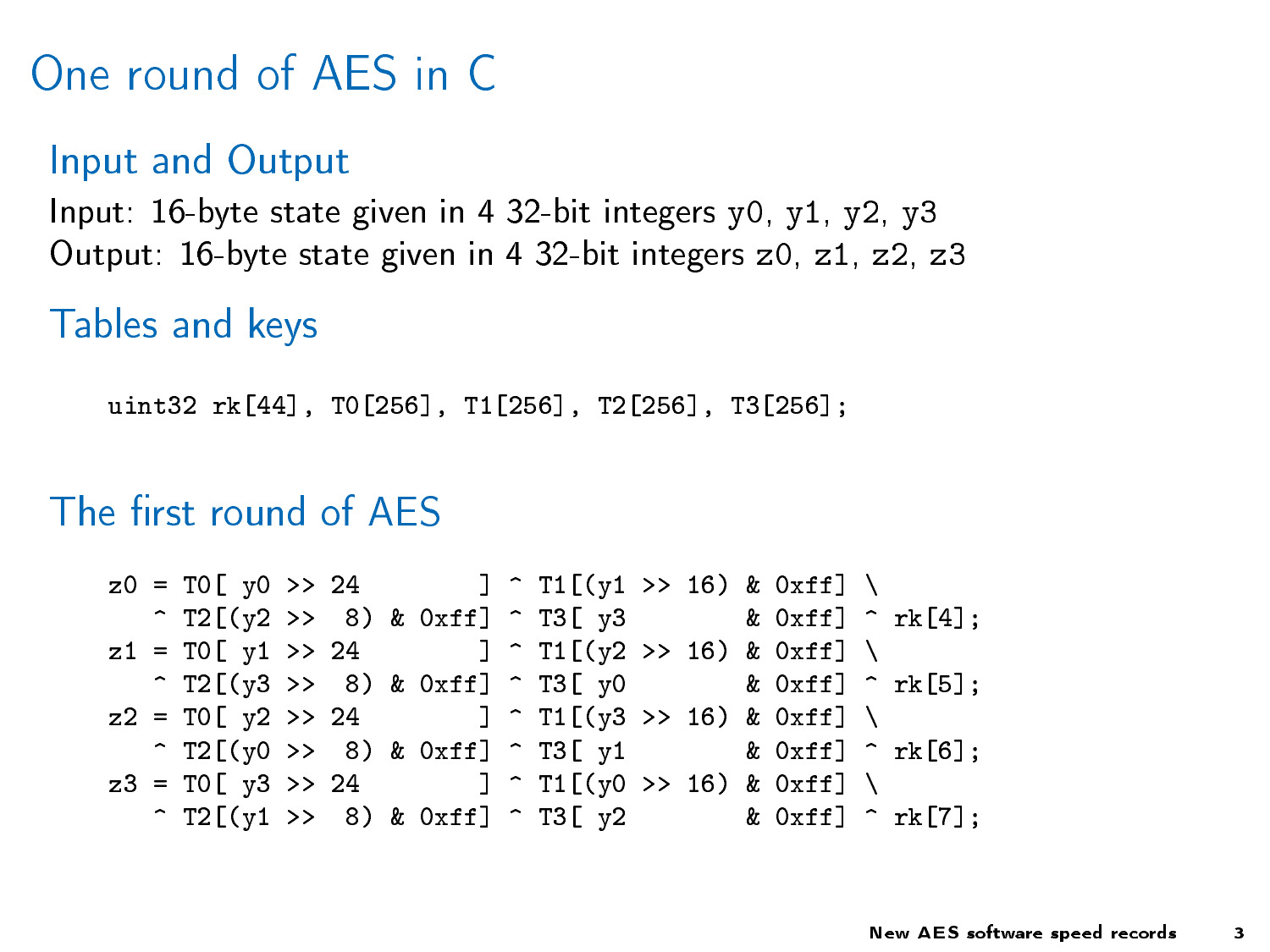What a machine is really doing

Tables and keys

unsigned char rk[176], T0[1024], T1[1024], T2[1024], T3[1024];

#### The first round of AES

```
z0 = *(uint32 *)(rk + 16);
z1 = *(uint32 *)(rk + 20);
z2 = *(uint32 *)(rk + 24);
z3 = *(uint32 *)(rk + 28);
z0 ^= *(uint32 *) (T0 + ((y0 >> 22) & 0x3fc)) ^ *(uint32 *) (T1 + ((y1 >> 14) & 0x3fc)) \
   \hat{z} *(uint32 *) (T2 + ((y2 >> 6) & 0x3fc)) \hat{z} *(uint32 *) (T3 + ((y3 << 2) & 0x3fc));
z1 ^= *(uint32 *) (T0 + ((y1 >> 22) & 0x3fc)) ^ *(uint32 *) (T1 + ((y2 >> 14) & 0x3fc)) \
   ^ *(uint32 *) (T2 + ((y3 >> 6) & 0x3fc)) ^ *(uint32 *) (T3 + ((y0 << 2) & 0x3fc));
z2 ^= *(uint32 *) (T0 + ((y2 >> 22) & 0x3fc)) ^ *(uint32 *) (T1 + ((y3 >> 14) & 0x3fc)) \
   ^ *(uint32 *) (T2 + ((y0 >> 6) & 0x3fc)) ^ *(uint32 *) (T3 + ((y1 << 2) & 0x3fc));
z3 ^= *(uint32 *) (T0 + ((y3 >> 22) & 0x3fc)) ^ *(uint32 *) (T1 + ((y0 >> 14) & 0x3fc)) \
   ^ *(uint32 *) (T2 + ((y1 >> 6) & 0x3fc)) ^ *(uint32 *) (T3 + ((y2 << 2) & 0x3fc));
```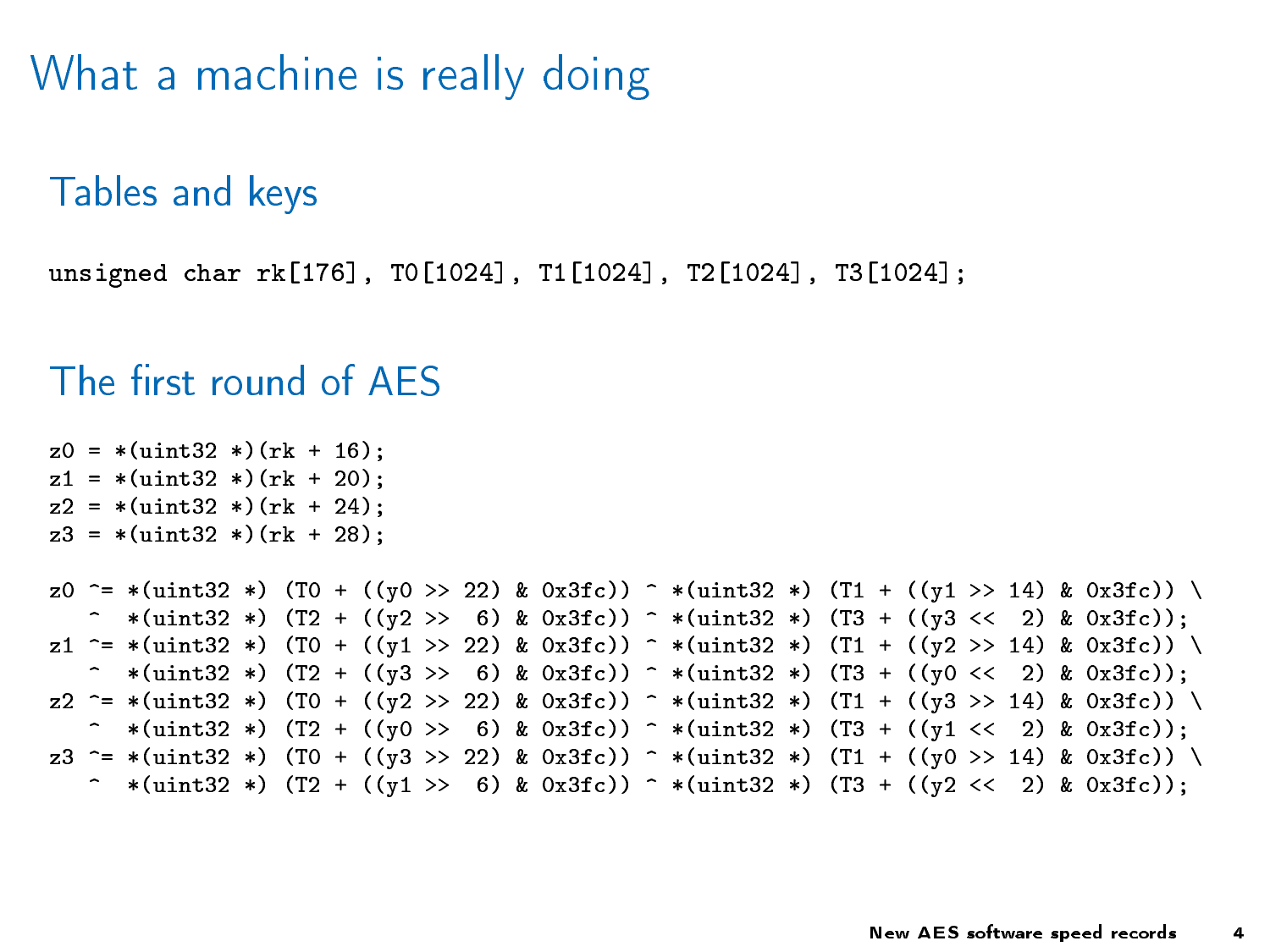## Interleaving tables Tables and keys

```
unsigned char rk[176], tables[4096];
#define T0 (&tables[0])
#define T1 (&tables[4])
#define T2 (&tables[2048])
#define T3 (&tables[2052])
```
### The first round of AFS

```
z0 = *(uint32 *)(rk + 16);
z1 = *(uint32 *)(rk + 20);
z2 = *(uint32 *)(rk + 24);
z3 = *(uint32 *)(rk + 28);
z0 ^= *(uint32 *) (T0 + ((y0 >> 21) & 0x7f8)) ^ *(uint32 *) (T1 + ((y1 >> 13) & 0x7f8)) \
   ^ *(uint32 *) (T2 + ((y2 >> 5) & 0x7f8)) ^ *(uint32 *) (T3 + ((y3 << 3) & 0x7f8));
z1 ^= *(uint32 *) (T0 + ((y1 >> 21) & 0x7f8)) ^ *(uint32 *) (T1 + ((y2 >> 13) & 0x7f8)) \
   ^ *(uint32 *) (T2 + ((y3 >> 5) & 0x7f8)) ^ *(uint32 *) (T3 + ((y0 << 3) & 0x7f8));
z2 ^= *(uint32 *) (T0 + ((y2 >> 21) & 0x7f8)) ^ *(uint32 *) (T1 + ((y3 >> 13) & 0x7f8)) \
   \hat{z} *(uint32 *) (T2 + ((y0 >> 5) & 0x7f8)) \hat{z} *(uint32 *) (T3 + ((y1 << 3) & 0x7f8));
z3 ^= *(uint32 *) (T0 + ((y3 >> 21) & 0x7f8)) ^ *(uint32 *) (T1 + ((y0 >> 13) & 0x7f8)) \
   ^ *(uint32 *) (T2 + ((y1 >> 5) & 0x7f8)) ^ *(uint32 *) (T3 + ((y2 << 3) & 0x7f8));
```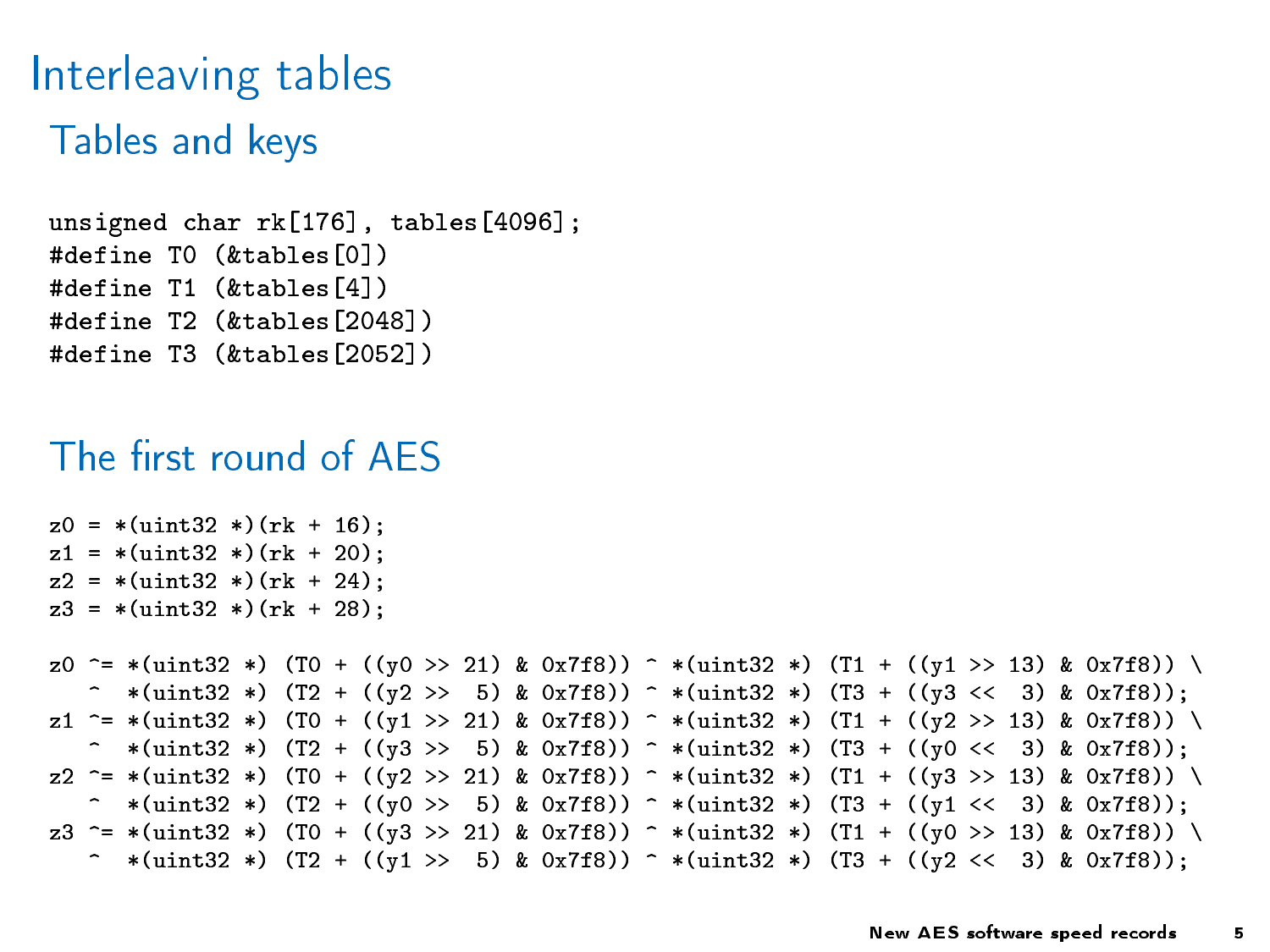$z0 = *$ (uint32 \*)(rk + 16);  $z1 = *$ (uint32 \*)(rk + 20);  $z2 = *$ (uint32 \*)(rk + 24);  $z3 = *$ (uint32 \*)(rk + 28);

```
z0 ^= *(uint32 *) (T0 + ((y0 >> 21) & 0x7f8)) \
   ^ *(uint32 *) (T1 + ((y1 >> 13) & 0x7f8)) \
   \hat{ } *(uint32 *) (T2 + ((y2 >> 5) & 0x7f8)) \
   \hat{ } *(uint32 *) (T3 + ((y3 << 3) & 0x7f8));
z1 ^= *(uint32 *) (T0 + ((y1 >> 21) & 0x7f8)) \
   \hat{ } *(uint32 *) (T1 + ((y2 >> 13) & 0x7f8)) \
   ^ *(uint32 *) (T2 + ((y3 >> 5) & 0x7f8)) \
   \hat{ } *(uint32 *) (T3 + ((y0 << 3) & 0x7f8));
z2 ^= *(uint32 *) (T0 + ((y2 >> 21) & 0x7f8)) \
   ^ *(uint32 *) (T1 + ((y3 >> 13) & 0x7f8)) \
   \hat{ } *(uint32 *) (T2 + ((y0 >> 5) & 0x7f8)) \
   \hat{ } *(uint32 *) (T3 + ((y1 << 3) & 0x7f8));
z3 ^= *(uint32 *) (T0 + ((y3 >> 21) & 0x7f8)) \
   \hat{ } *(uint32 *) (T1 + ((y0 >> 13) & 0x7f8)) \
   ^ *(uint32 *) (T2 + ((y1 >> 5) & 0x7f8)) \
   \hat{ } *(uint32 *) (T3 + ((y2 << 3) & 0x7f8));
```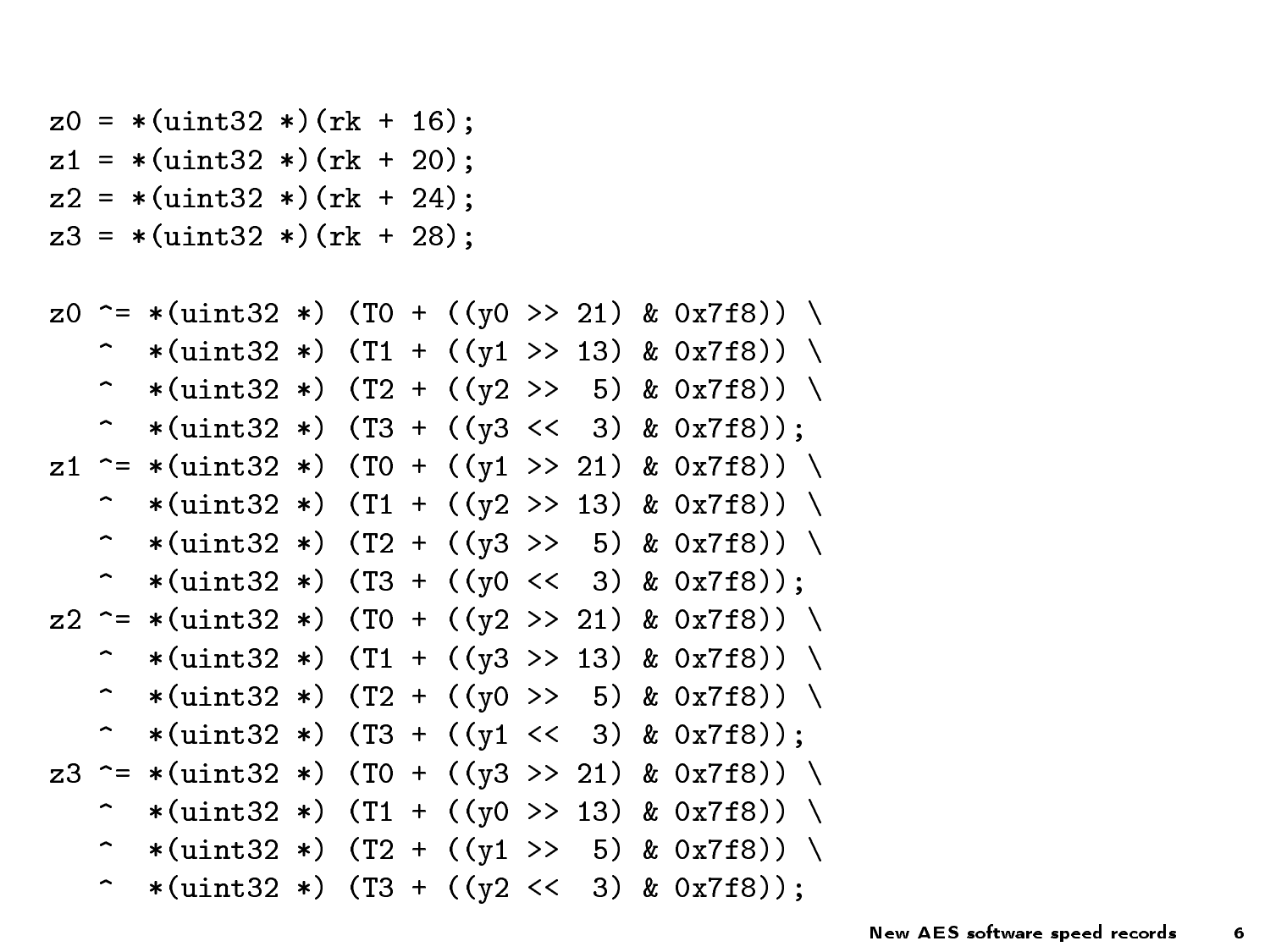## Baseline for all architectures

▶ Each round has 20 loads, 16 shifts, 16 masks and 16 xors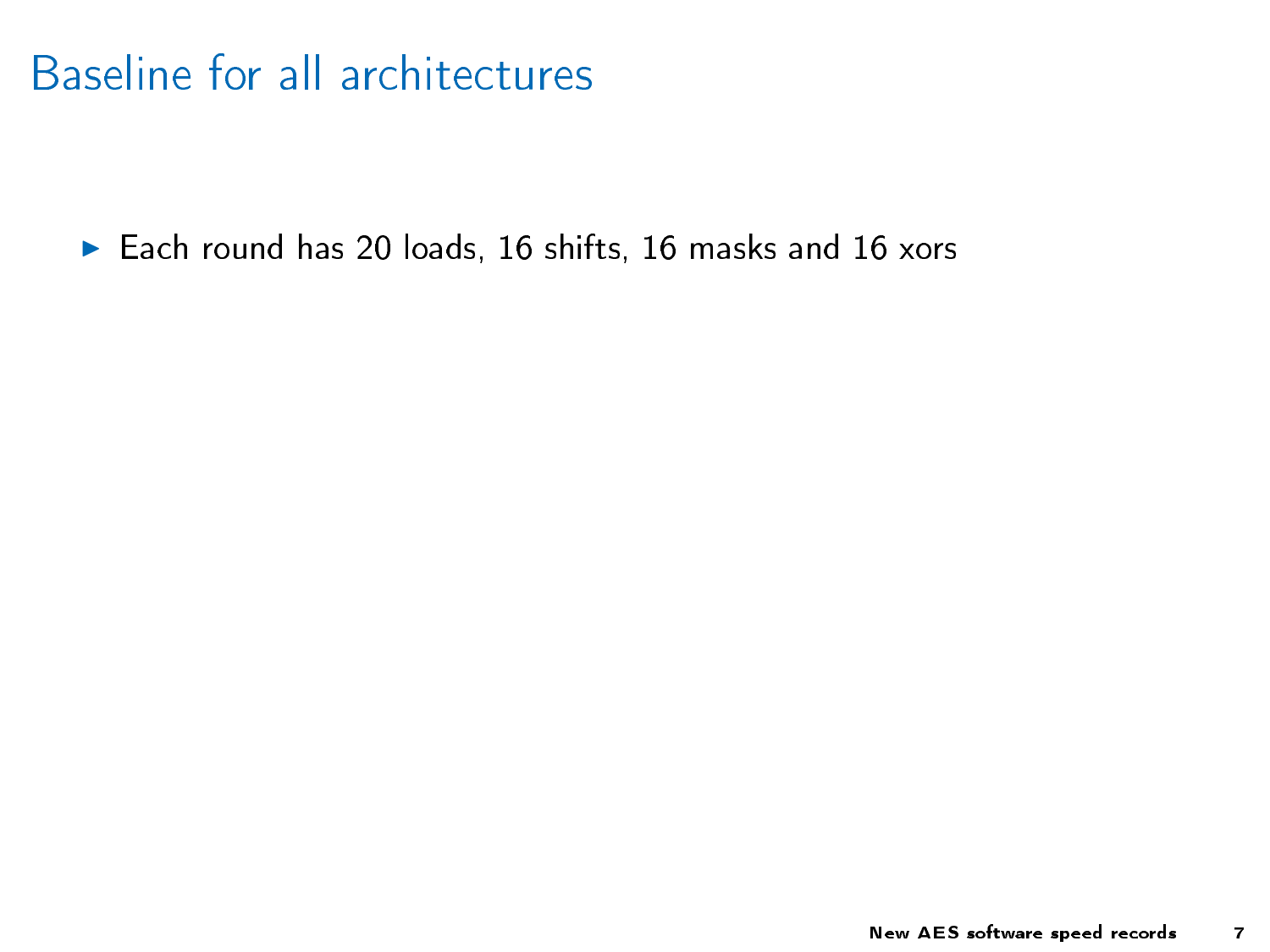### Baseline for all architectures

- ► Each round has 20 loads, 16 shifts, 16 masks and 16 xors
- $\blacktriangleright$  Last round is slightly different: Needs 16 more mask instructions
- $\blacktriangleright$  Four load instructions to load input, four xors with key stream, four stores for output
- $\blacktriangleright$  some more overhead
- $\triangleright$  Results in 720 instructions needed to encrypt a block of 16 bytes
- $\triangleright$  Specifically: 208 loads, 4 stores, 508 integer instructions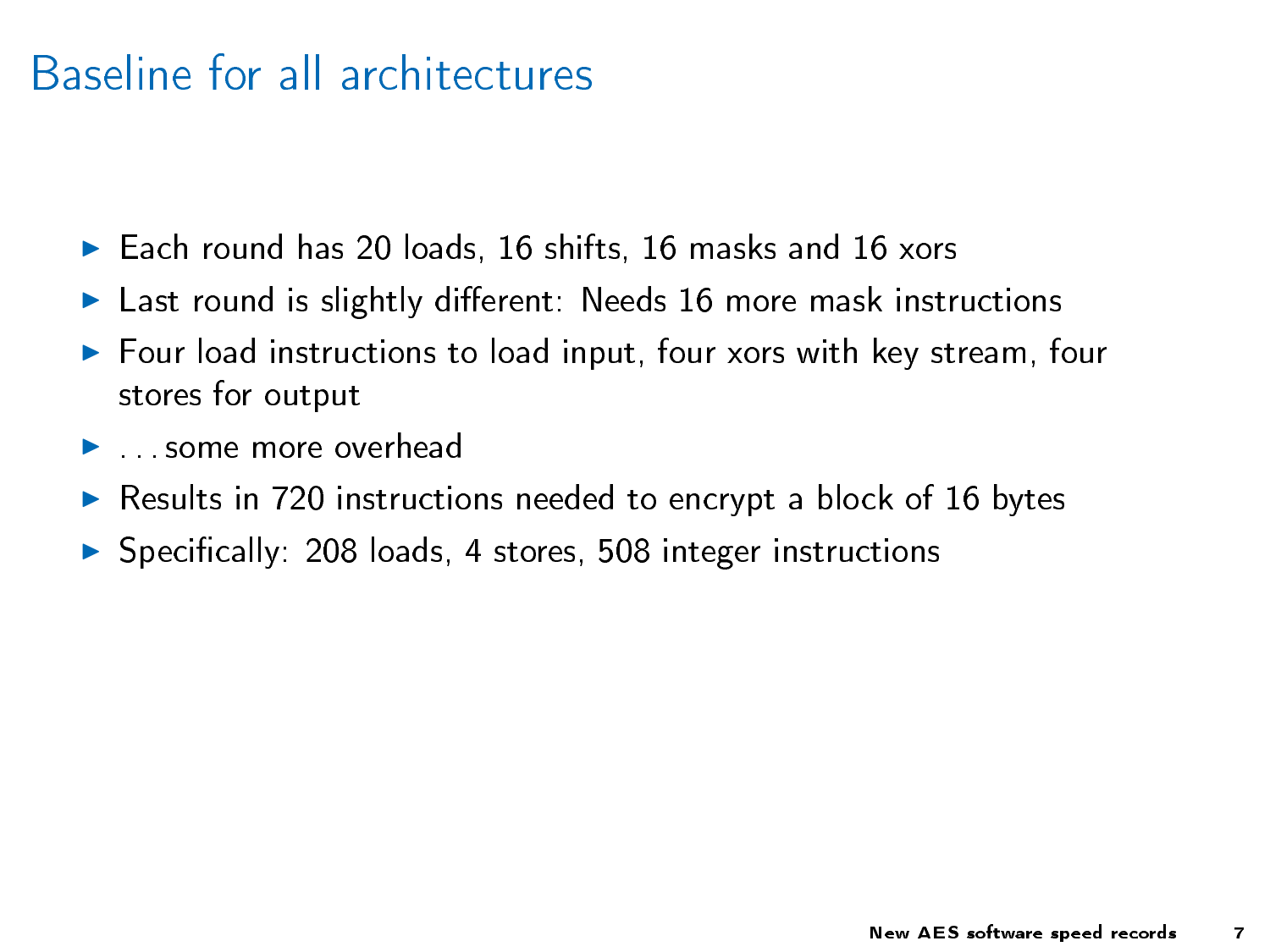### Baseline for all architectures

- ► Each round has 20 loads, 16 shifts, 16 masks and 16 xors
- $\blacktriangleright$  Last round is slightly different: Needs 16 more mask instructions
- $\blacktriangleright$  Four load instructions to load input, four xors with key stream, four stores for output
- $\blacktriangleright$  some more overhead
- $\triangleright$  Results in 720 instructions needed to encrypt a block of 16 bytes
- $\triangleright$  Specifically: 208 loads, 4 stores, 508 integer instructions

Two strategies to make these instructions execute fast:

- $\blacktriangleright$  Reduce the number of instructions
- $\triangleright$  Make the machine execute the instructions as fast as possible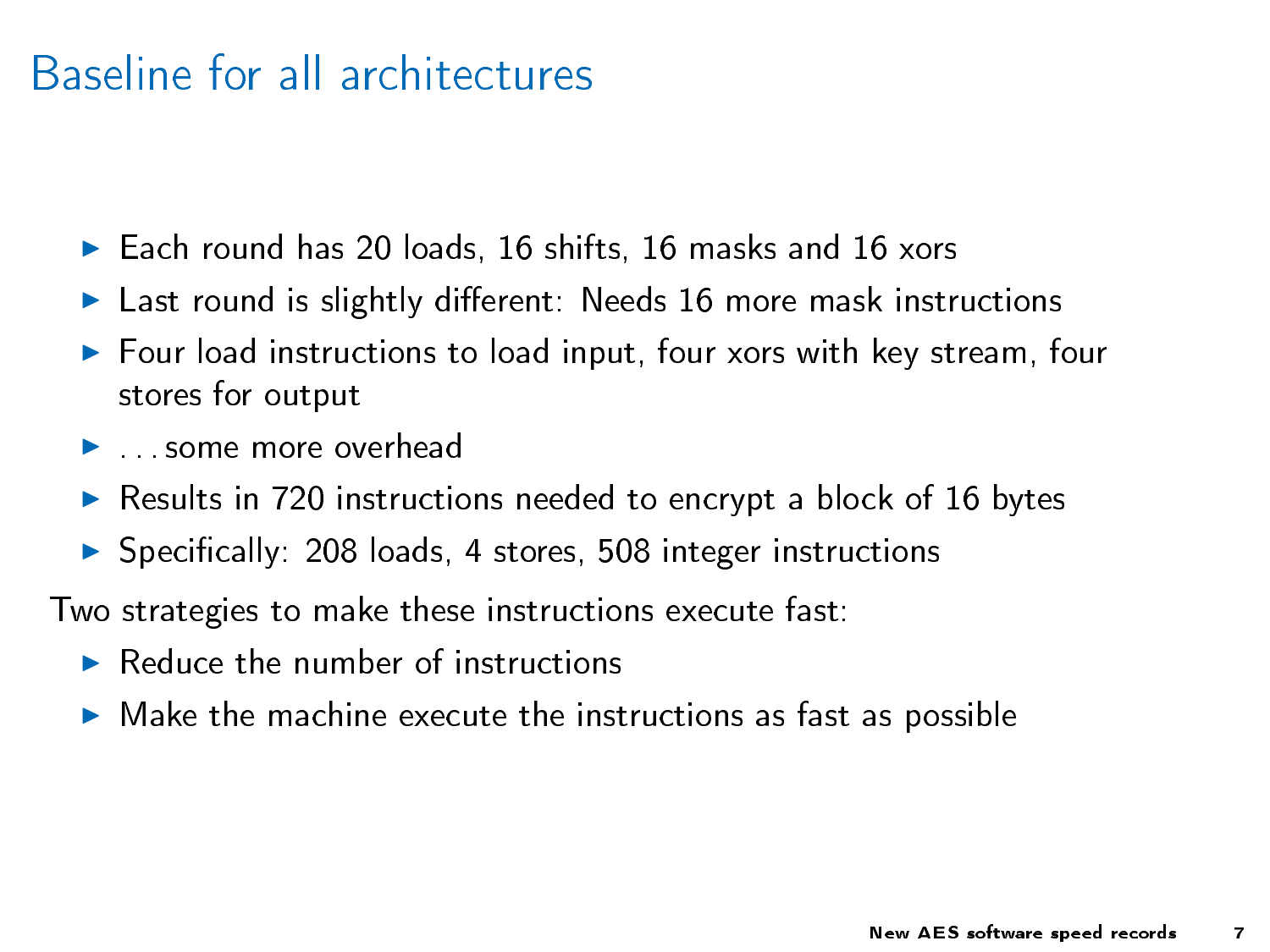## UltraSPARC

(Not the most common architecture but an easy-to-understand example)

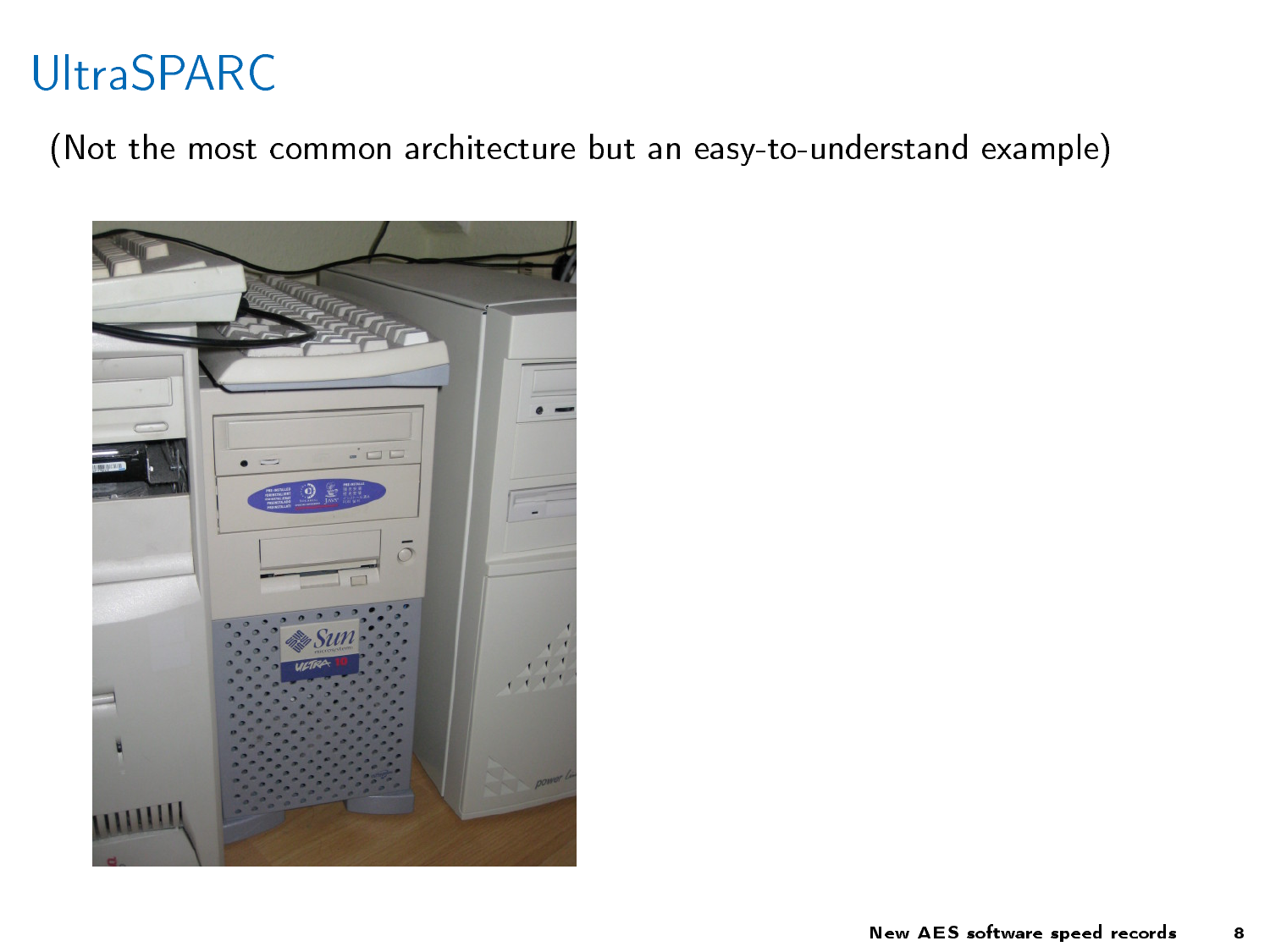## UltraSPARC

(Not the most common architecture but an easy-to-understand example)



- $\triangleright$  64-bit architecture
- $\blacktriangleright$  In-order execution
- $\blacktriangleright$  Up to 4 instructions per cycle
- $\blacktriangleright$  At most 2 integer instructions per cycle
- At most 1 load/store instruction per cycle
- $\blacktriangleright$  Instructions have latencies
- $\triangleright$  24 integer registers available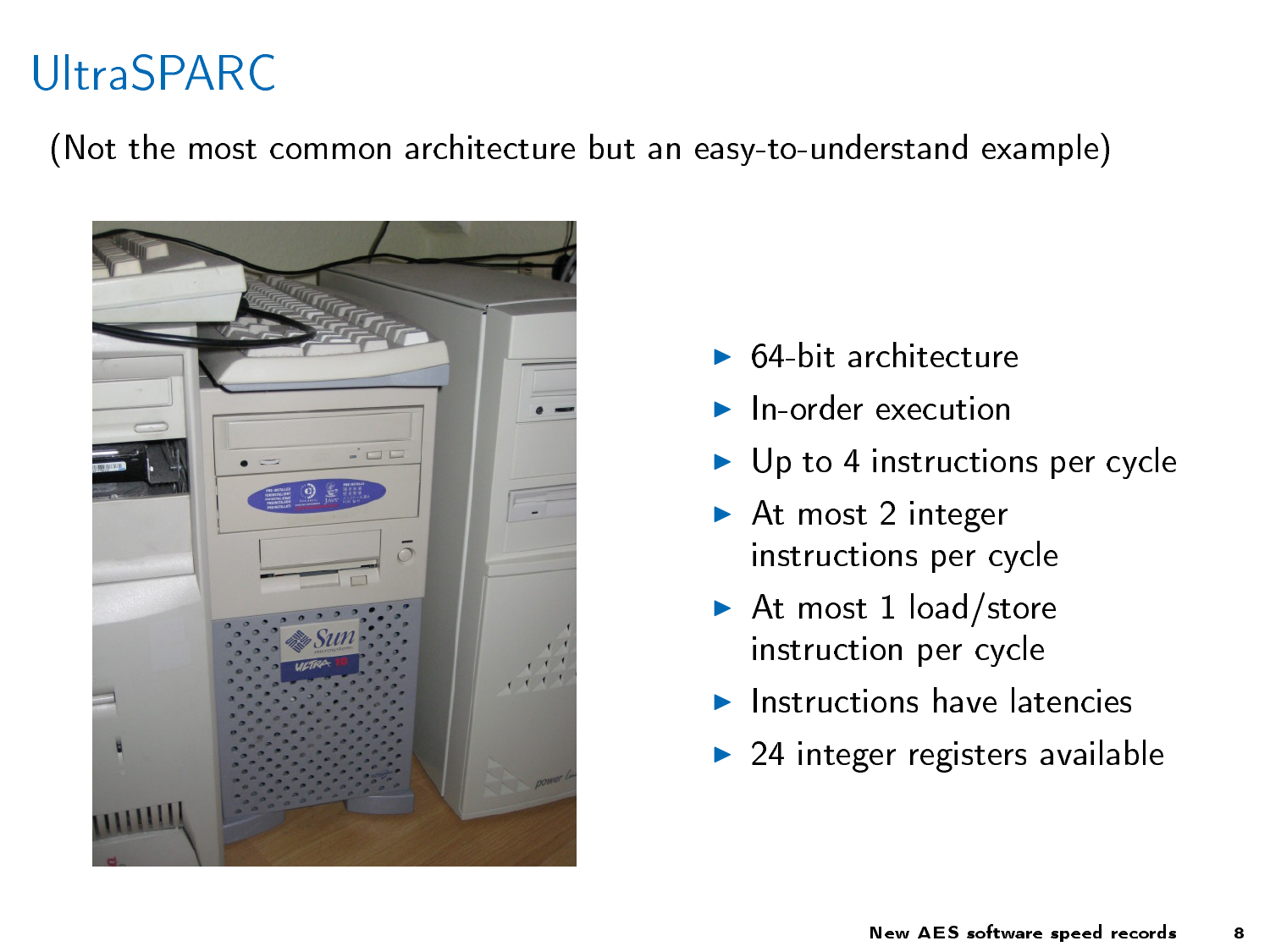## Fast AES on the UltraSPARC

Reminder: 208 loads, 4 stores, 508 integer instructions

- $\triangleright$  Only one load or store per cycle ( $\Rightarrow$  at least 212 cycles)
- $\triangleright$  Only 2 integer instructions per cycle ( $\Rightarrow$  at least 254 cycles)
- $\blacktriangleright$  Make sure to have 2 integer instructions each cycle
- $\blacktriangleright$  Make sure to not have extra cycles for load/store instructions
- Result:  $254$  cycles/block
- ▶ 15.98 cycles/byte in the eSTREAM benchmarking framework for encryption of 4096 bytes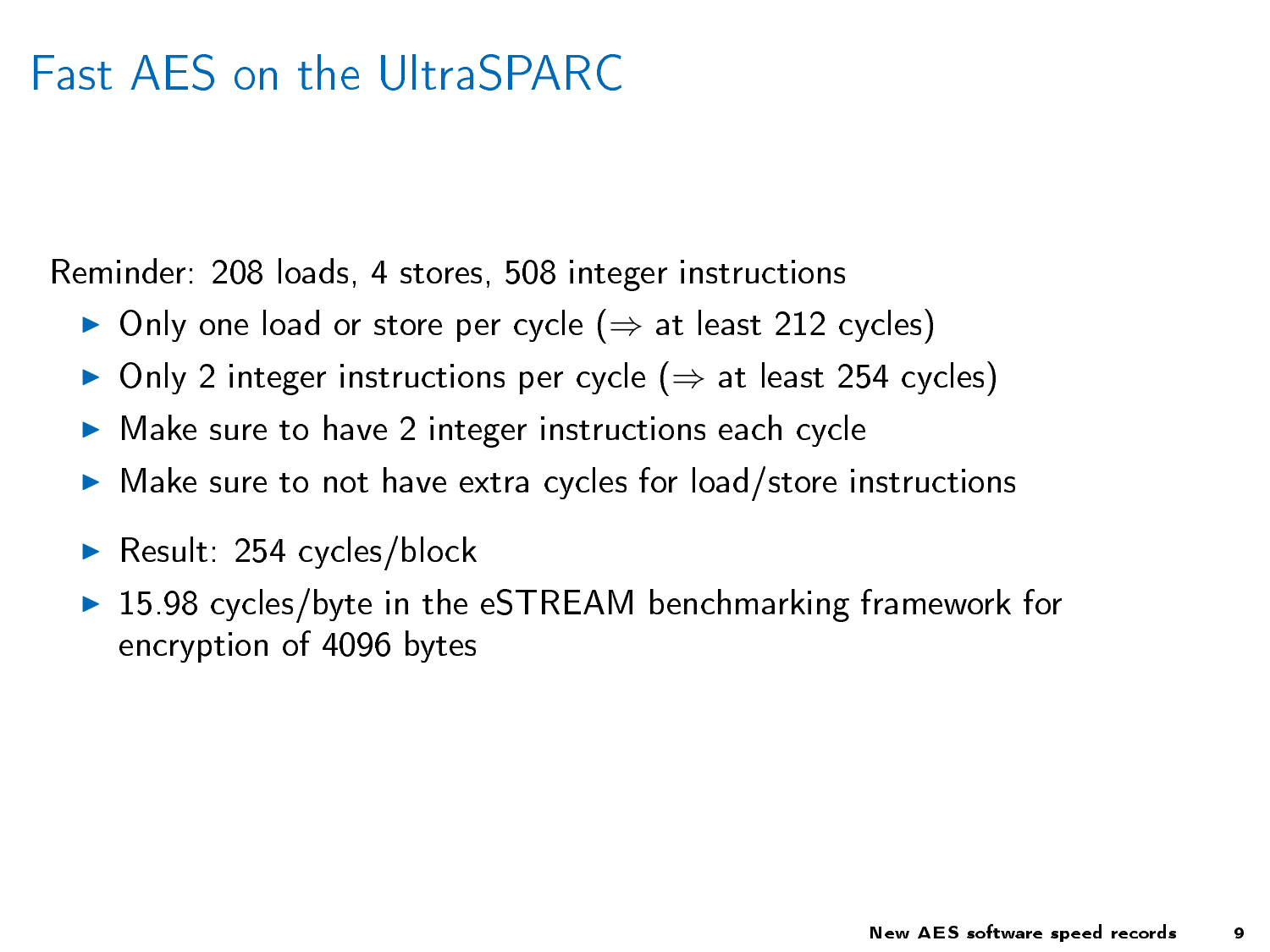## Padded registers (saving 80 instructions)

Idea: The UltraSPARC is a 64-bit architecture, pad 32-bit values with zeros, i.e. 0xc66363a5 becomes 0x0c60063006300a50 Do that consistently for values in registers, the tables and the round keys, then:

#### Without padded registers

 $p00 = (uint32)$   $y0 \gg 21$  $p01 = (uint32)$   $y0 \gg 13$  $p02 = (uint32)$   $y0 \gg 5$  $p03 = (uint32)$   $y0 \leq 3$ p00 &= 0x7f8 p01 &= 0x7f8 p02 &= 0x7f8 p03 &= 0x7f8

#### With padded registers

```
p00 = (uint64) y0 >> 48p01 = (uint64) v0 \gg 32p02 = (uint64) v0 \gg 16p01 &= 0xff0
p02 &= 0xff0
p03 = y0 & 0xff0
```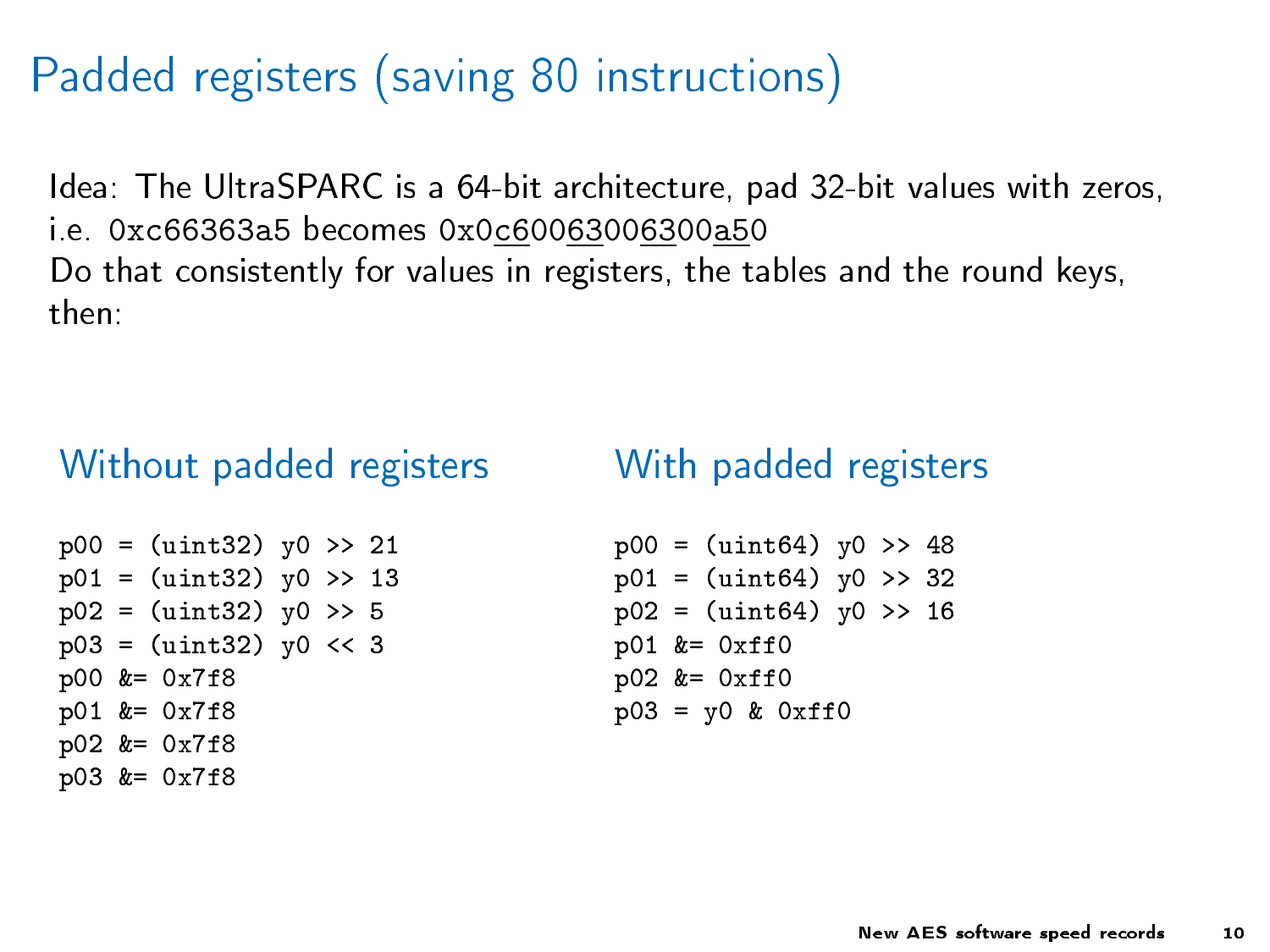## Padded registers (saving 120 instructions)

Idea: The UltraSPARC is a 64-bit architecture, pad 32-bit values with zeros, i.e. 0xc66363a5 becomes 0x0c60063006300a50 Do that consistently for values in registers, the tables and the round keys, then:

#### Without padded registers

#### Padded registers and 32-bit shift

 $p00 = (uint32)$   $y0 \gg 21$  $p01 = (uint32)$   $y0 \gg 13$  $p02 = (uint32)$   $y0 \gg 5$  $p03 = (uint32)$   $y0 \leq 3$ p00 &= 0x7f8 p01 &= 0x7f8 p02 &= 0x7f8 p03 &= 0x7f8

```
p00 = (uint64) y0 >> 48p01 = (uint64) v0 \gg 32p02 = (uint32) v0 \gg 16p01 &= 0xff0
p03 = y0 & 0xff0
```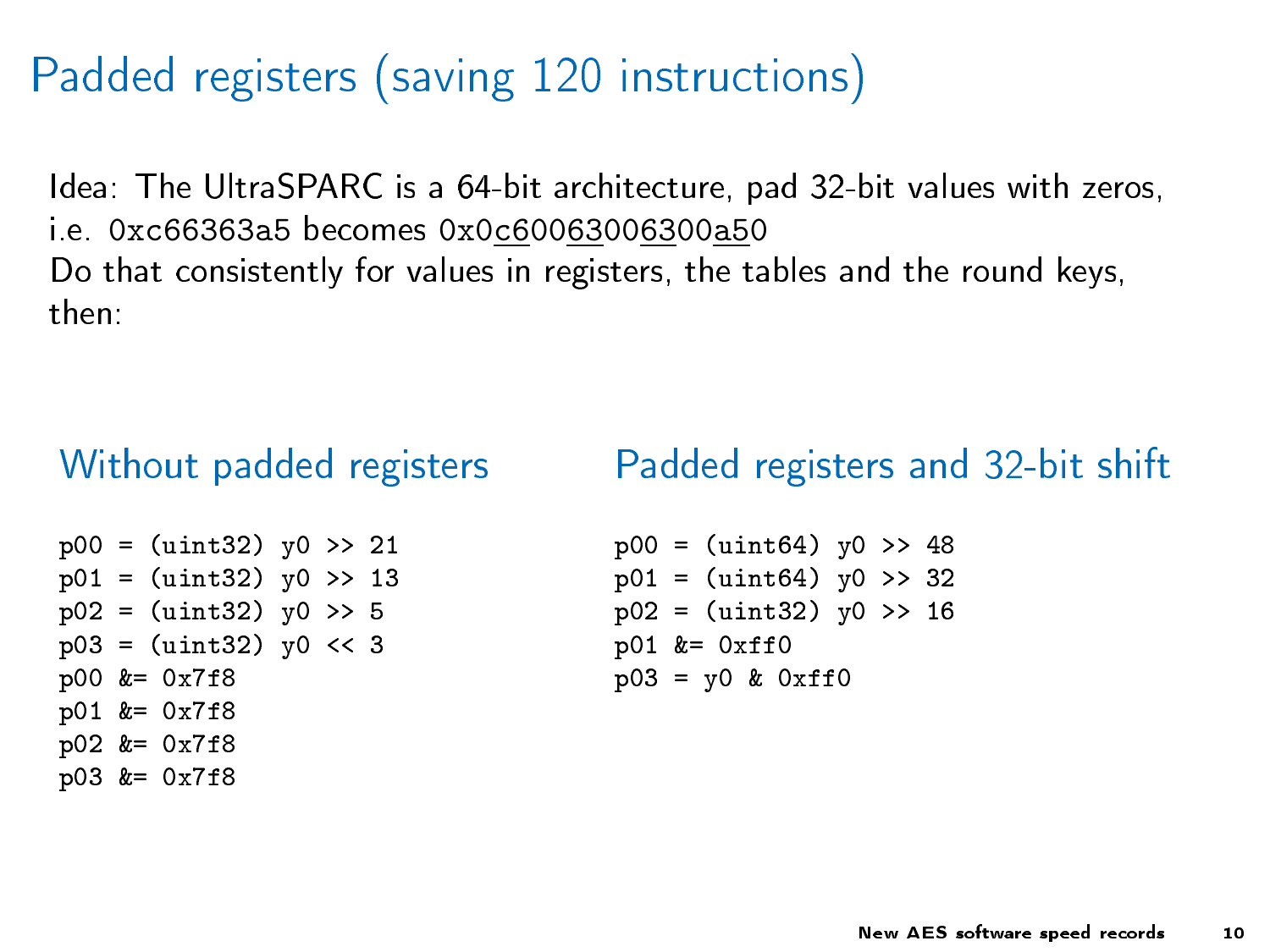# Counter-mode caching (saving about 100 instructions)

Idea: Make use of the fact that AES is used in CTR mode

- $\triangleright$  A 16-byte counter is increased by 1 for every block
- $\triangleright$  15 bytes of the counter remain constant for 256 blocks
- In the first round most computations only depend on these 15 bytes
- $\triangleright$  12 bytes of the output of the first round remain constant for 256 blocks
- In the second round most computations only depend on these 12 bytes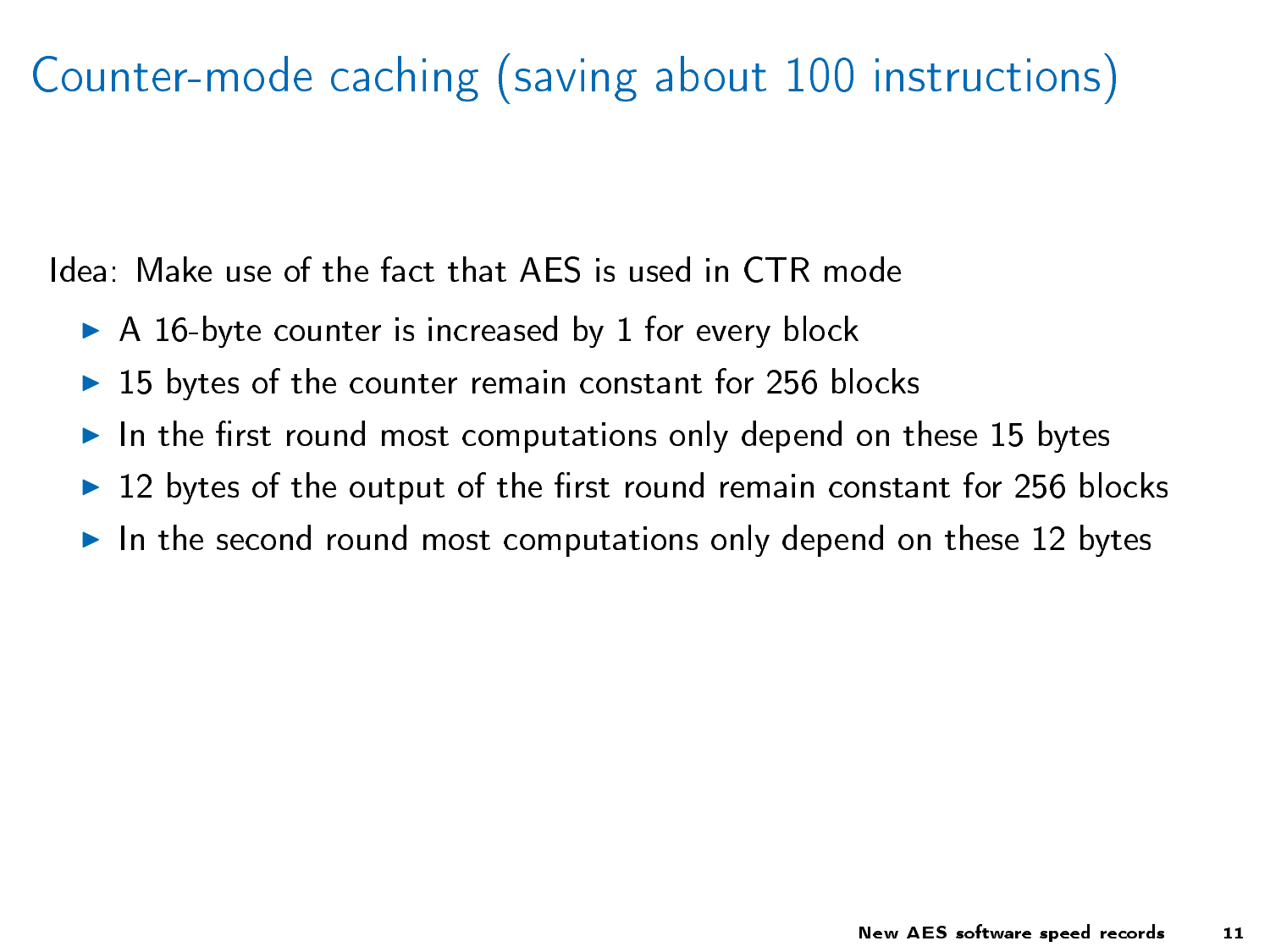# Counter-mode caching (saving about 100 instructions)

Idea: Make use of the fact that AES is used in CTR mode

- $\triangleright$  A 16-byte counter is increased by 1 for every block
- $\triangleright$  15 bytes of the counter remain constant for 256 blocks
- In the first round most computations only depend on these 15 bytes
- $\triangleright$  12 bytes of the output of the first round remain constant for 256 blocks
- In the second round most computations only depend on these 12 bytes

Do all these computations only once for 256 subsequent blocks and cache the result.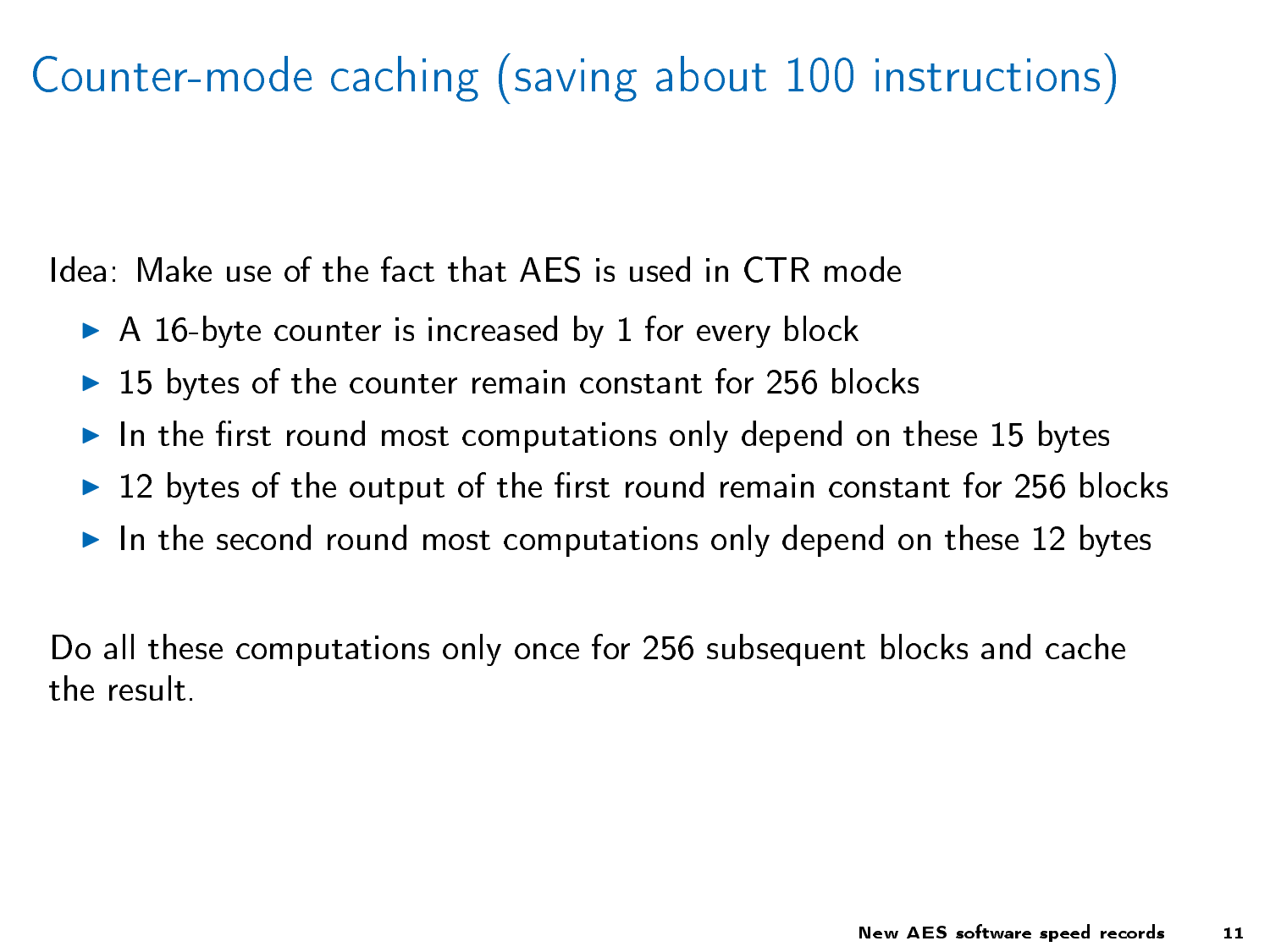## Results

Encryption speed given in cycles/byte for encrypting a block of 4096 bytes

|                | Verifiable eSTREAM results |                                     | $\parallel$ Unverifiable claims |
|----------------|----------------------------|-------------------------------------|---------------------------------|
| Architecture   | This paper                 | Best previous                       | Unpublished code                |
| UltraSPARC III | 12.06                      | 20.75 (Bernstein)   16.875 (Lipmaa) |                                 |
| Power PC G4    | 14.57                      | $16.26$ (Wu)                        | 25.06 (Ahrens)                  |
| Pentium 4 f12  | 14 15                      | 16.97 (Bernstein)   15 (Osvik)      |                                 |
| Core 2 6fb     | 10.57                      | $12.27$ (Wu)                        | 14 5 (Matsui & Nakajima)        |
| Athlon 64      | 10.43                      | 13 32 (Wu)                          | 10 62 (Matsui)                  |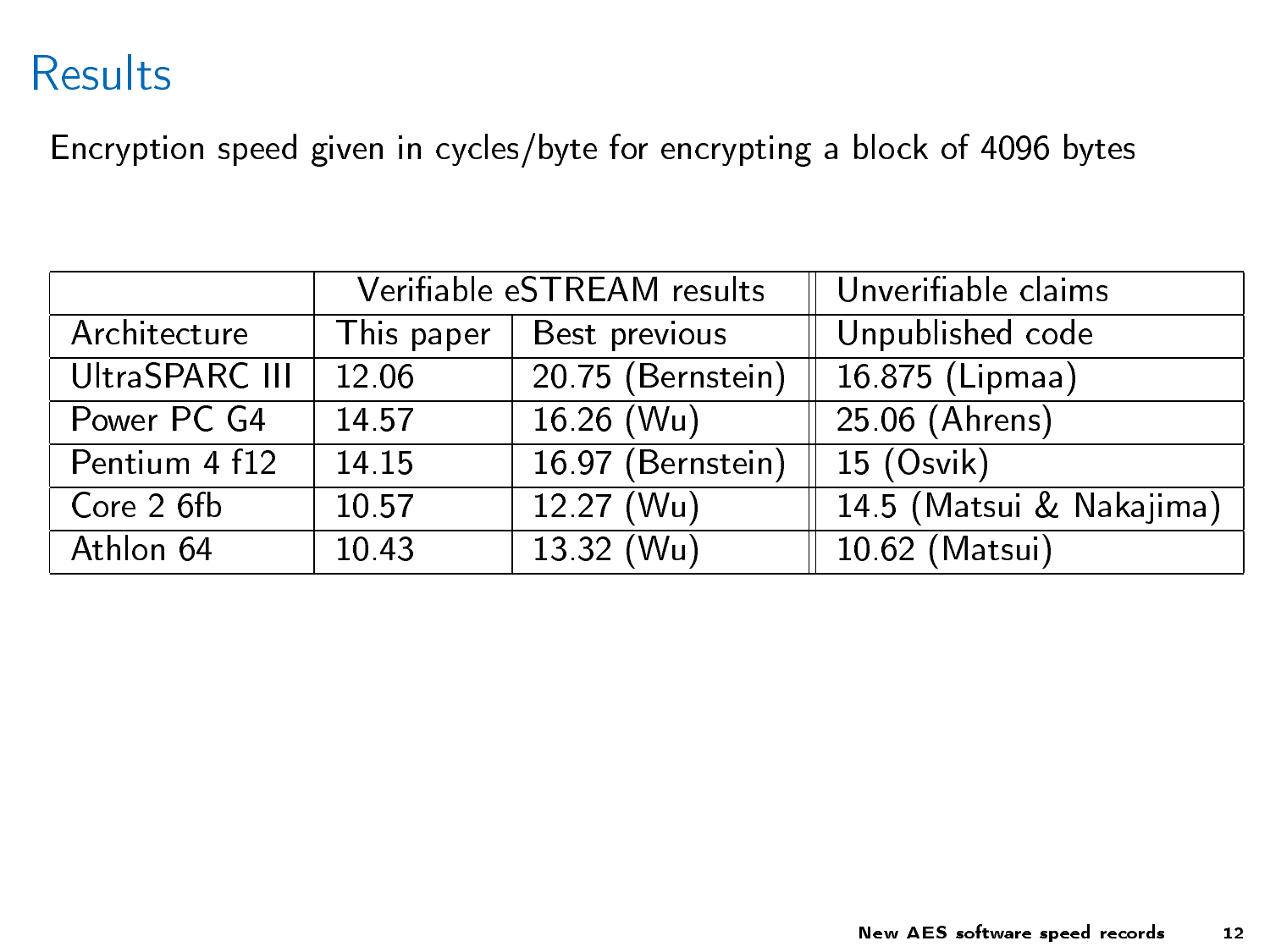## Results

Encryption speed given in cycles/byte for encrypting a block of 4096 bytes

|                | Verifiable eSTREAM results |                                | $\mid$ Unverifiable claims  |
|----------------|----------------------------|--------------------------------|-----------------------------|
| Architecture   | This paper                 | Best previous                  | Unpublished code            |
| UltraSPARC III | 12.06                      | 20 75 (Bernstein)              | $\overline{16875}$ (Lipmaa) |
| Power PC G4    | 14.57                      | $16.26$ (Wu)                   | 25.06 (Ahrens)              |
| Pentium 4 f12  | 14 15                      | 16.97 (Bernstein)   15 (Osvik) |                             |
| Core 2 6fb     | 10.57                      | $12.27$ (Wu)                   | 14 5 (Matsui & Nakajima)    |
| Athlon 64      | 10.43                      | 13 32 (Wu)                     | 10 62 (Matsui)              |

#### Some post-paper results

- $\blacktriangleright$  Measurements within the eBACS project on a Core 2 10676: 9.31 cycles/byte
- ▶ Young reports 9.12 cycles/byte on a Core 2 6fb after integrating optimizations described in this paper